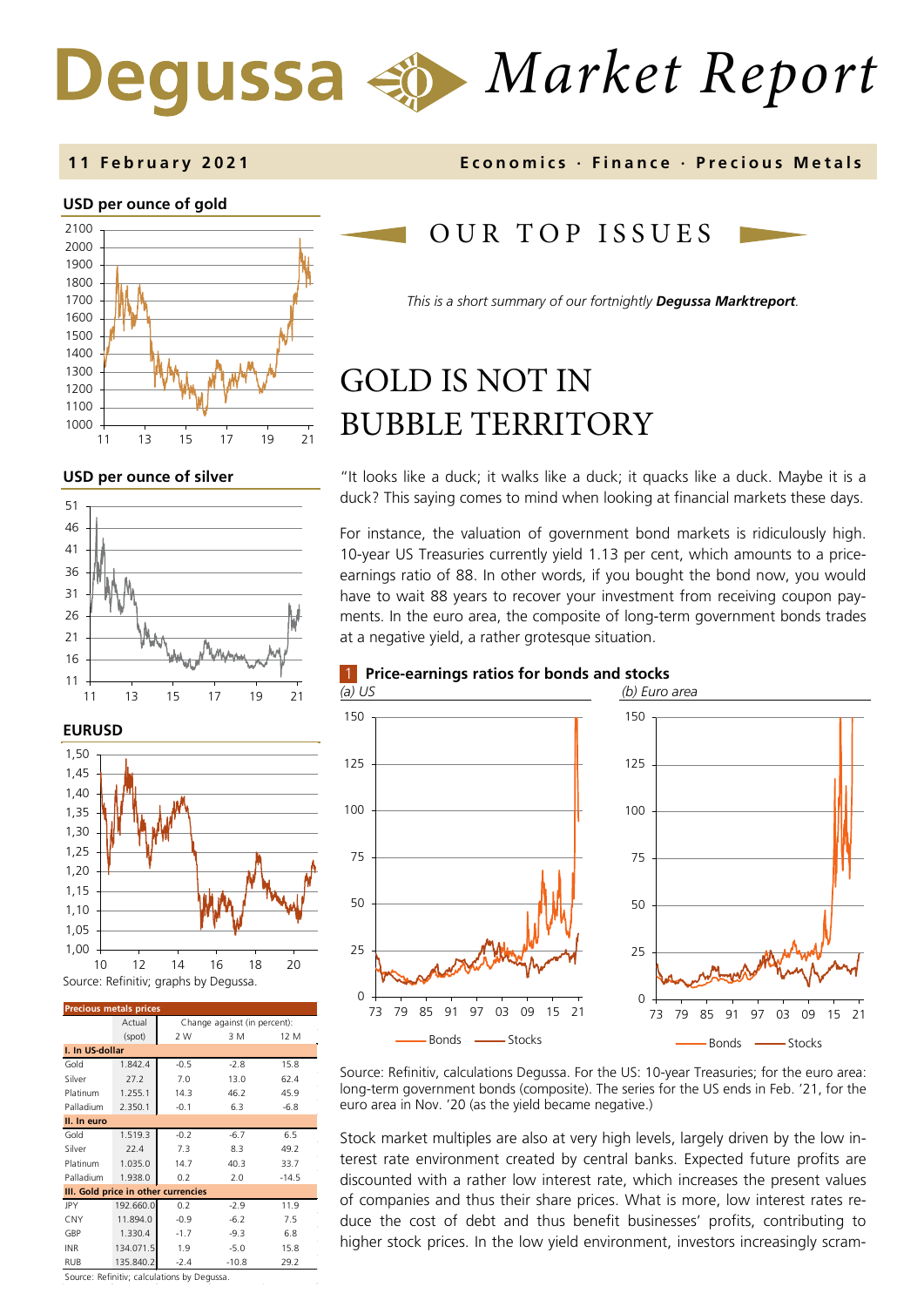## (a) Gold (b) Silver (c) Platinum (d) Palladium 16 17 18 19 20 21 16 17 18 19 20 21 16 17 18 19 20 21

**Precious metal prices (USD/oz) in the last 7 years**

ble for a "yield pick-up", running into the stock market and boosting stock prices.

It is fair to assume that bond and stock markets are in "bubble territory". But as experience shows, bubbles can persist for a quite a while. (They do not have to burst the moment you detected them!) In fact, a market correction appears to be relatively unlikely at the moment. Why is that? The answer is that central banks have tightened their grip on credit markets, fixing interest rates at very low levels.

Without raising interest rates, it is difficult to see how the price correction can, or will, kick in. If and when central banks continue their low interest rate and monetary expansion policies – which we believe is likely –, expectations that the inflationary effects will continue to drive up consumer goods and asset prices seem to be justified. In particular, prices in stock and housing markets stand a good chance of getting inflated further in what lies ahead.

What is more, there is reasonable doubt about the prospect that central banks will necessarily raise interest rates once consumer price inflation rears its ugly head. That is if it creeps above 2 per cent p.a. An important reason for this assumption is that governments favour higher inflation: With interest rates firmly suppressed, higher inflation means negative real funding yields.



**Money supply up, gold price up** 

Source: Refinitiv; calculations Degussa. \*Assuming that the US stimulus package will be financed by the Fed.

Central banks will be reluctant to abandon their extremely expansionary monetary policy too soon. Because if they do, the debt pyramid is most likely to collapse, potentially causing a recession and mass unemployment on a grand scale. The US Federal Reserve (Fed) has already changed its inflation target accordingly: In August 2020, the Fed announced that it will now aim for an "average" of 2% inflation, rather than maintaining 2% as a fixed goal.

Against the backdrop of this assessment, at least two major risks for investors become apparent. First, the ongoing inflationary monetary policy will continue to fuel consumer and/or asset price inflation, in particular, driving asset valuations further into bubble territory. In other words: The purchasing power of

Source: Refinitiv; graphs by Degussa.

16 17 18 19 20 21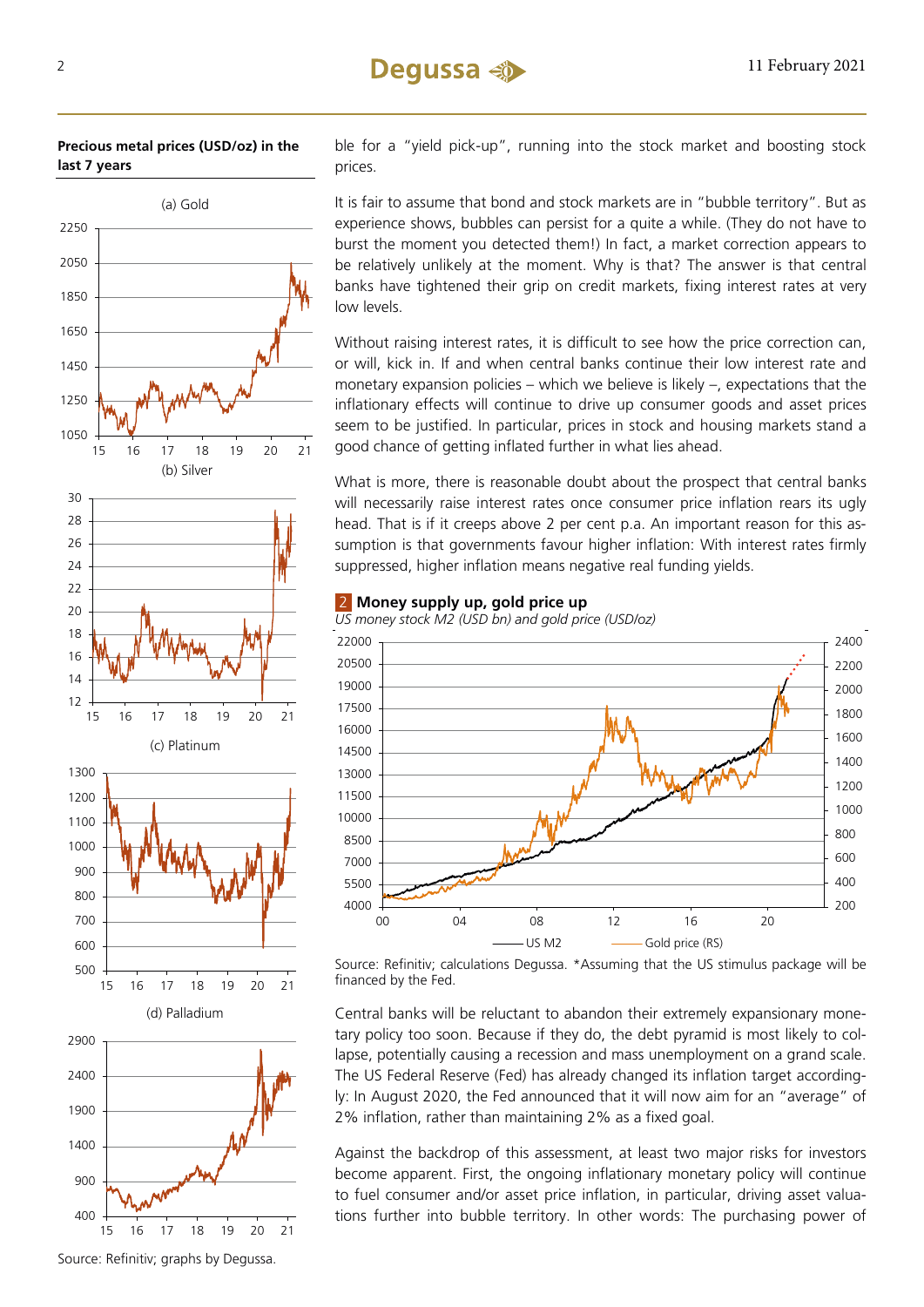money will decrease. Second, the bubble bursts earlier than is widely expected, deflating runaway asset valuations and sending the economies into a tailspin.

Both risks are undoubtedly challenging from an investor point of view. Holding gold (as portion of the portfolio liquidity) could be part of the solution. In the medium to long term, the purchasing power of gold cannot be debased by central banks running the electronic printing presses. And gold does not carry a default risk (other than, for example, bank deposits) – an important characteristic especially in view of the "bursting bubble" scenario.

As things stand, we think that gold isn't in bubble territory. At its current price, we consider gold a "buy", offering considerable upside potential for investors with an investment horizon of, say, three or five years; the yellow metal has an attractive risk-reward profile from our point of view, which becomes even more attractive should the price of gold suffer a short-term set-back.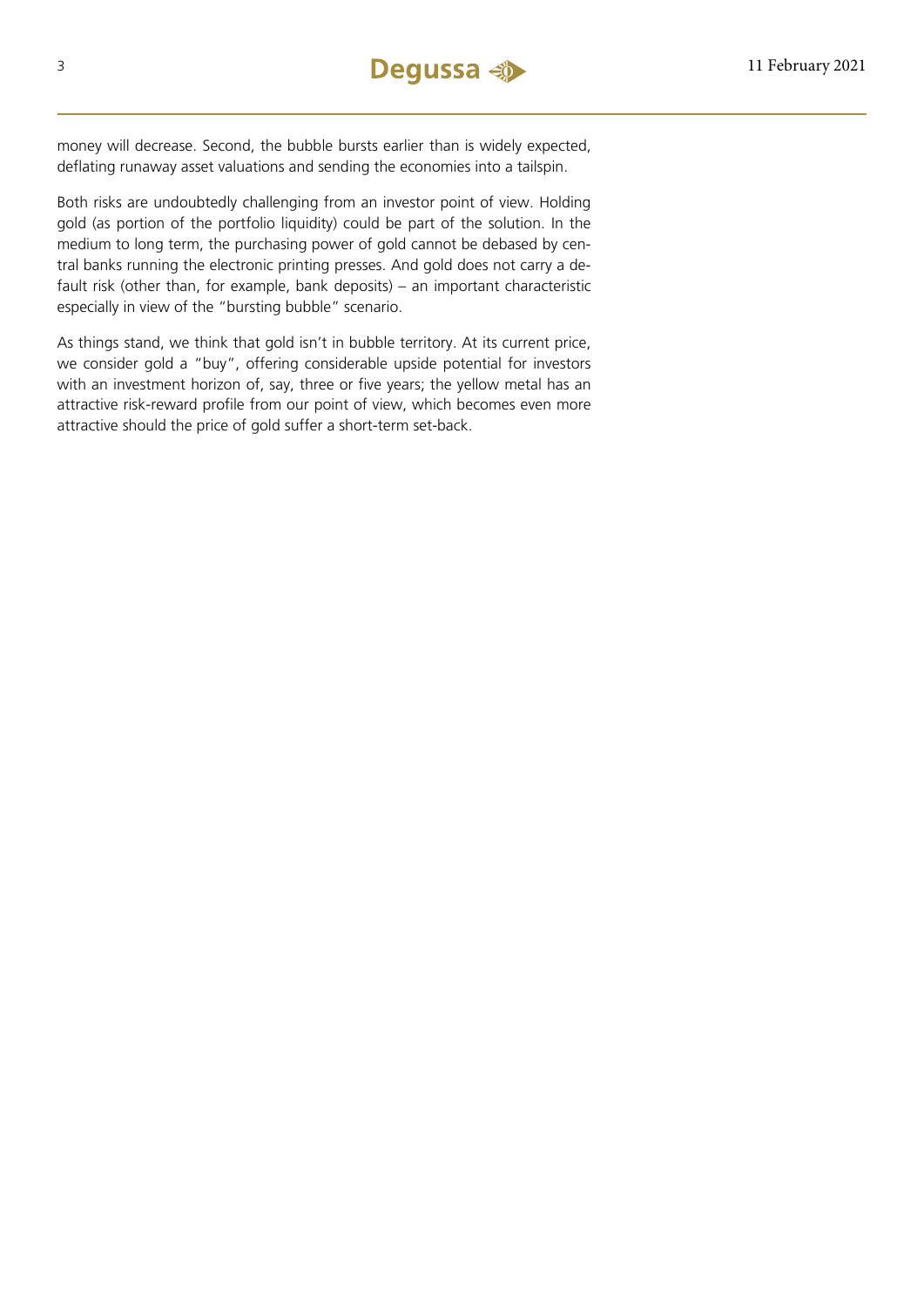## PRECIOUS METALS PRICES

**In US-Dollar per ounce**

|                                            |                     | Gold                 | <b>Silver</b>        |                      | Platinum            |                    | Palladium           |                     |
|--------------------------------------------|---------------------|----------------------|----------------------|----------------------|---------------------|--------------------|---------------------|---------------------|
| I. Actual                                  | 1842.1              |                      | 27.2                 |                      | 1255.3              |                    | 2356.6              |                     |
| II. Gliding averages                       |                     |                      |                      |                      |                     |                    |                     |                     |
| 10 days                                    |                     | 1835.9               |                      | 27.1                 |                     | 1131.2             |                     | 2306.8              |
| 20 days                                    |                     | 1842.4               |                      | 26.2                 |                     | 1114.1             |                     | 2337.1              |
| 50 days                                    |                     | 1860.1               |                      | 25.8                 |                     | 1071.7             |                     | 2347.8              |
| 100 days                                   |                     | 1870.7               |                      | 24.9                 |                     | 983.5              |                     | 2345.1              |
| 200 days                                   |                     | 1856.5               |                      | 23.3                 |                     | 926.4              |                     | 2205.3              |
| III. Estimates for end 2021<br>(1)         |                     | 2448<br>33           |                      | 47<br>73             | 1                   | 1272               |                     | 2710<br>15          |
| <b>Band width</b><br>(1)                   | Low<br>1750<br>$-5$ | High<br>2684<br>46   | Low<br>23.0<br>$-15$ | High<br>55.1<br>103  | Low<br>950<br>$-24$ | High<br>1472<br>17 | Low<br>2280<br>$-3$ | High<br>2910<br>23  |
| V. Annual averages<br>2017<br>2018<br>2019 |                     | 1253<br>1268<br>1382 |                      | 17.1<br>15.8<br>16.1 | 947                 | 880<br>862         |                     | 857<br>1019<br>1511 |

#### **In Euro per ounce**

|                                            | Gold                                      | <b>Silver</b>                               | Platinum                                  | Palladium                                 |  |
|--------------------------------------------|-------------------------------------------|---------------------------------------------|-------------------------------------------|-------------------------------------------|--|
| I. Actual                                  | 1519.3                                    | 22.4                                        | 1035.3                                    | 1943.6                                    |  |
| II. Gliding averages                       |                                           |                                             |                                           |                                           |  |
| 10 days                                    | 1521.3                                    | 22.4                                        | 937.3                                     | 1911.5                                    |  |
| 20 days                                    | 1523.1                                    | 21.7                                        | 921.1                                     | 1932.0                                    |  |
| 50 days                                    | 1530.4                                    | 21.2                                        | 881.9                                     | 1931.7                                    |  |
| 100 days                                   | 1562.6                                    | 20.8                                        | 820.3                                     | 1958.4                                    |  |
| 200 days                                   | 1584.2                                    | 19.8                                        | 788.8                                     | 1878.9                                    |  |
| III. Estimates for end 2021<br>(1)         | 2044<br>35                                | 39<br>76                                    | 1062<br>3                                 | 2263<br>16                                |  |
| <b>Band width</b><br>(1)                   | High<br>Low<br>1470<br>2260<br>$-3$<br>49 | Low<br>High<br>19.0<br>46.6<br>$-15$<br>108 | High<br>Low<br>800<br>1240<br>$-23$<br>20 | High<br>Low<br>1920<br>2450<br>26<br>$-1$ |  |
| V. Annual averages<br>2017<br>2018<br>2019 | 1116<br>1072<br>1235                      | 15<br>13<br>14                              | 844<br>743<br>770                         | 760<br>863<br>1350                        |  |

Source: Refinitiv; calculations and estimates Degussa. Numbers are rounded.

 $(1)$  On the basis of actual prices.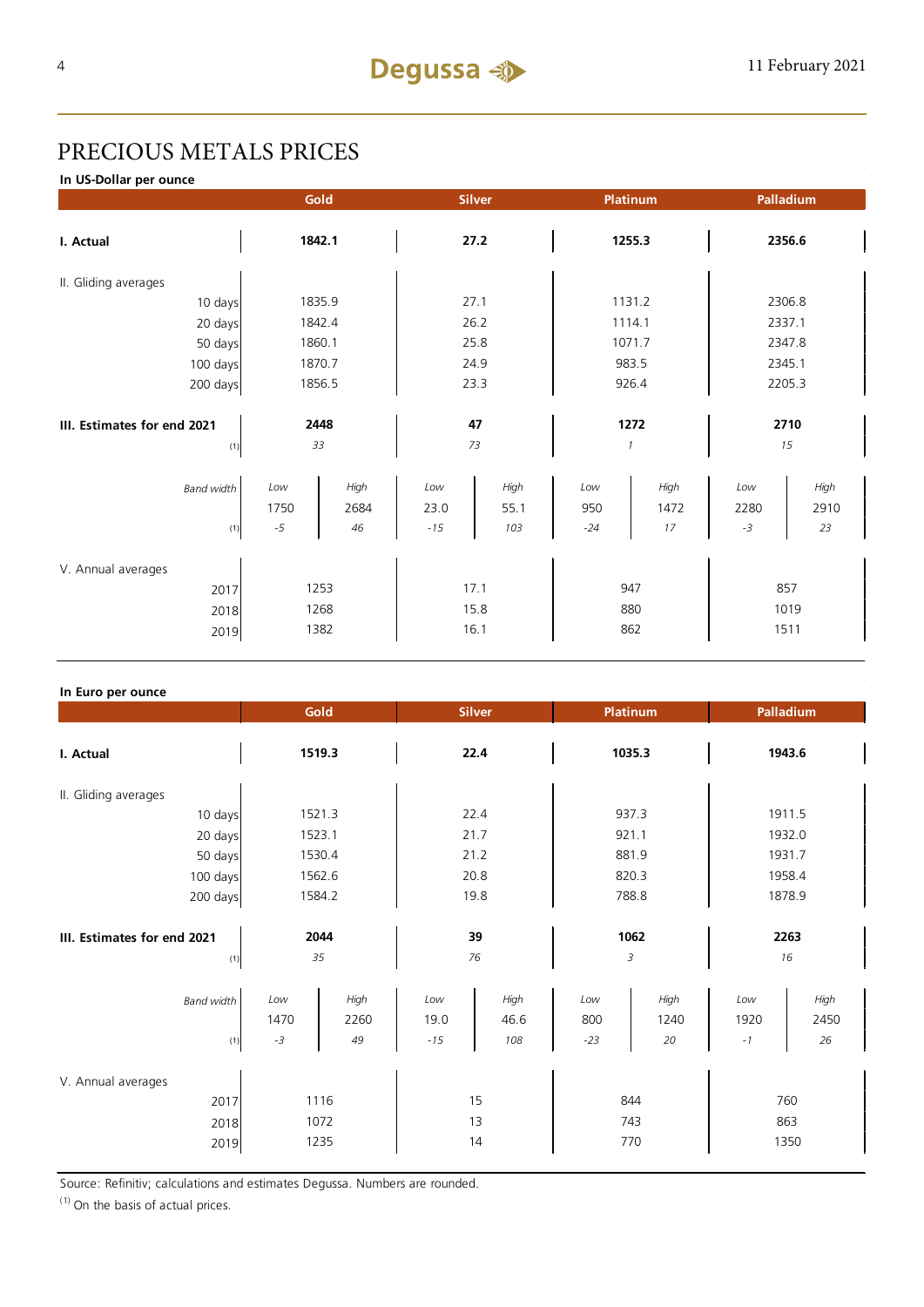## BITCOIN, PERFORMANCE OF VARIOUS ASSET CLASSES

#### **Bitcoin in US dollars**



Source: Refinitiv; graph by Degussa.

### **Performance of stocks, commodities, FX and bonds**

(a) In national currencies (b) In euro





Source: Refinitiv; calculations by Degussa.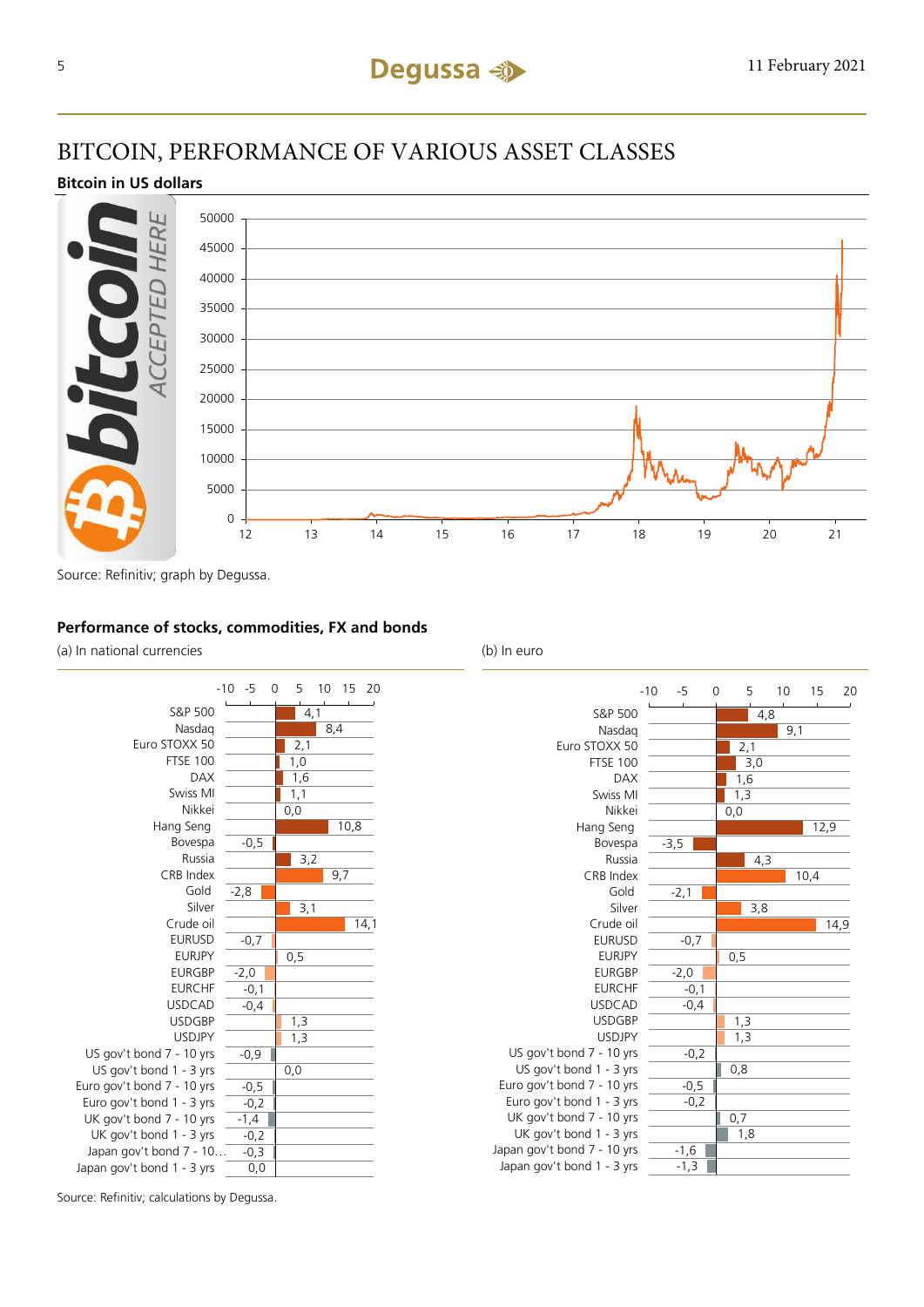## Issue Content 11 February 2021 Gold Is Not In Bubble Territory 28 January 2021 It Is High Time To Buy Gold And Silver 14 January 2021 The Great Gold And Silver Bull Market Is On 17 December 2020 Gold Against US-Dollar Risk. A Value Proposition 3 December 2020 Keep Your Cool – And Physical Gold And Silver 19 November 2020 It is Going to be Wild. Hold on to Physical Gold 5 November 2020 For In Fire Gold Is Tested 22 October 2020 The Policy of Inflating Everything, Not Only The Price Of Gold 8 October 2020 President Trump Is Good For Gold, Or Isn't He? 24 September 2020 Get Physical With Gold 10 September 2020 The Inflation Threat And The Case For Gold 27 August 2020 We Need Sound Money To Regain and Defend Our Liberties 13 August 2020 Gold And Silver Prices Are Set To Trend Even Higher 30 July 2020 The Big Short In Official Currencies 16 July 2020 "World Gold Price" Hits A New Record 2 July 2020 Some Things You Need To Know About Money 4 June 2020 Gold in Times of Economic Crisis and Social Revolution 20 May 2020 First the Money Supply Shock, Then the Inflation Shock 7 May 2020 Be Aware of What Inflation Really Is 23 April 2020 The Undesirable Effects of the Corona-Virus Relief Package 9 April 2020 The Boom And Bust Theory That Does Not Crash 26 March 2020 With Mega Bail Outs, Governments Are The Big Winners 12 March 2020 The Truth About Money – Past, Present, Future 27 February 2020 Inflation Policy And Its Supporters 13 February 2020 Gold-ETFs Versus Physical Gold: Difference Matters 30 January 2020 Do Not Think The Era Of Boom And Bust Has Ended 23 January 2020 Bull Markets, No Bubble Markets: Gold And Silver In 2020 19 December 2019 The Inflation Sham 5 December 2019 Why the Feared Crash Keeps Us Waiting 21 November 2019 Asset Price Inflation and the Price of Gold 7 November 2019 ETFs Drive Gold Demand 24 October 2019 The Inflationary Supply Of Unbacked US Dollars And The Price Of Gold 10 October 2019 Let's Get Physical With Gold And Silver

#### **Articles in earlier issues of the** *Degussa Market Report*

The Degussa Marktreport (German) and the Degussa Market Report (English) are available at: **www.degussa-goldhandel.de/marktreport**.

26 September 2019 The US Dollar Beast

15 August 2019 The Gold Bull Market Is Back

19 July 2019 Facebook's Fake Money

1 August 2019 Gold And Silver Prices – Get Going!

12 September 2019 The Inflationary Tide That Lifts all Boats but One 29 August 2019 The Disaster of Negative Interest Rate Policy